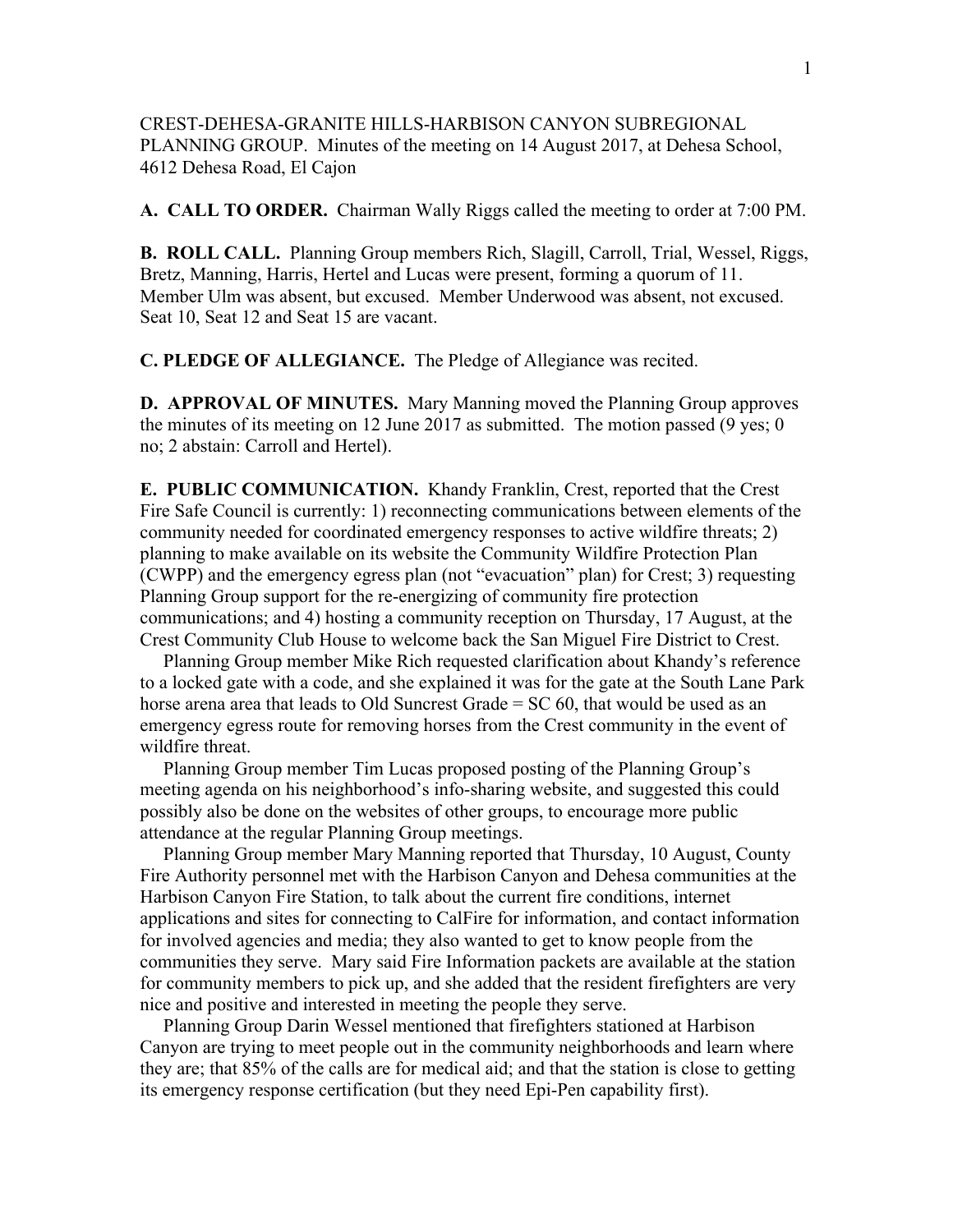## **F. ACTION ITEMS.**

**F1. Pending tree removal on Dehesa Road and Singing Vista Drive.** Chairman Riggs reported that there was no need for Group discussion and action for this item, as the tree pending removal is already in the process of being removed, and is almost gone.

**F2. Follow-up on AD-17-015, Request for Administrative Permit for animal raising for educational purposes at 2037 Harbison Canyon Road, El Cajon, APN 513-110- 04.** Chairman Riggs reported that he had received nothing from the County concerning the need for Planning Group action on AD-17-015, but that he had received an email from the applicant requesting the matter to be included on the agenda of the September meeting. Mary Manning said that she had visited the property recently, and it looked as if more than 100 animals are still there; and she said the owner told her they were buying the adjacent 3.5-acre property, and that would make the permit issue about animal numbers moot. Tim Lucas also talked about visiting the property and adjacent convenience store, noting the current conditions of the properties, and mentioned that he had a number of questions for the applicant, and for surrounding neighbors. Chairman Riggs reminded the Group its role is not code enforcement, that the 90-day period for the applicant's opportunity to make adjustments to the animal raising operation is still in effect; and that the County wants to hear the Planning Group's recommendation after it considers the matter with the applicant at the next regular meeting.

## **G. GROUP BUSINESS**

**G1. Announcements and correspondence.** Chairman Riggs announced that he received a registered letter from the County, informing the Group about the County's proposed Climate Action Plan, and requesting the Group's review and recommendations about the CAP and associated CEQA documentation by 25 September. All of the relevant documents pertaining to this CAP are available for review on the County's website. Darin Wessel requested that the County's Climate Action Plan be included as an action item on the September meeting agenda.

**G2. Report on Meeting of Chairs (Wessel).** Vice-chairman Darin Wessel reported that at the Meeting of Planning Group Chairs the following topics were discussed: 1) Statemandated automatic time extensions for Tentative Map to Final Map approval are no longer available, and now a property owner must meet all current County code standards required for a Tentative Map, before obtaining from the County a single 3-year extension for attaining Final Map approval; 2) the County's proposed Climate Action Plan (CAP) was discussed, and Planning Groups' comments are welcome and requested; 3) there are no more Property Specific Requests pending in the Crest-Dehesa-Granite Hills-Harbison Canyon Subregion, although 41 of the original 47 throughout the County remain under consideration; 4) the Alpine Community Plan is currently in the process of being updated; 5) the Department of Parks and Recreation (DPR) plans to release its draft Park